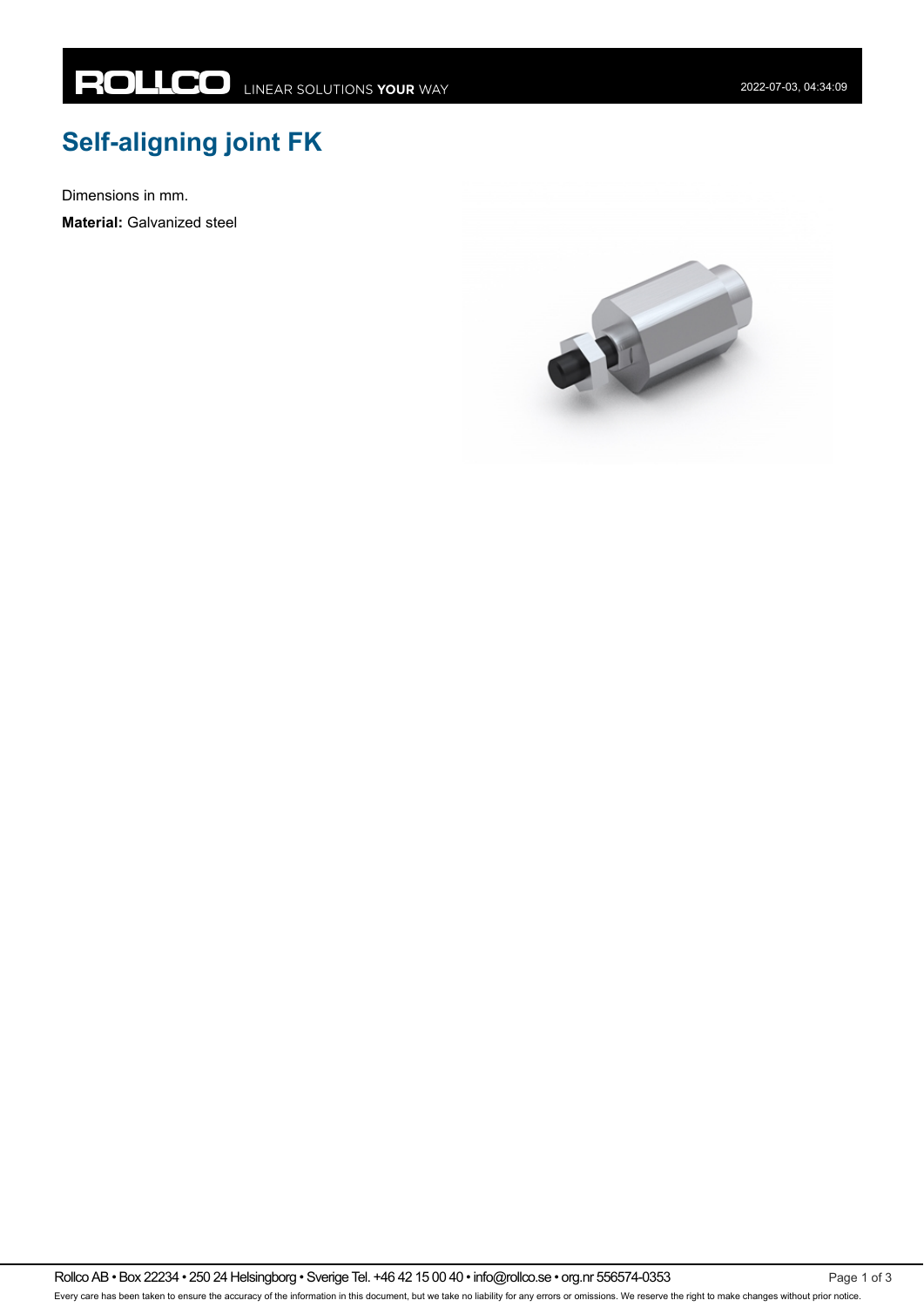## **Variant Data**

| <b>Designation</b> | <b>Compatible with</b> | <b>Description</b> | <b>Material</b>  | Fmax(N) | Mass (kg) |
|--------------------|------------------------|--------------------|------------------|---------|-----------|
| FK 25 - 5473       | <b>MCE 25</b>          | FK 25              | Galvanized steel | F MCE   | 0,03      |
| FK 32 - 5474       | <b>MCE 32</b>          | <b>FK32</b>        | Galvanized steel | F MCE   | 0.06      |
| FK 45 - 5466       | <b>MCE 45</b>          | FK 45              | Galvanized steel | F MCE   | 0,22      |

Rollco AB • Box 22234 • 250 24 Helsingborg • Sverige Tel. +46 42 15 00 40 • info@rollco.se • org.nr 556574-0353 Page 2 of 3 Every care has been taken to ensure the accuracy of the information in this document, but we take no liability for any errors or omissions. We reserve the right to make changes without prior notice.